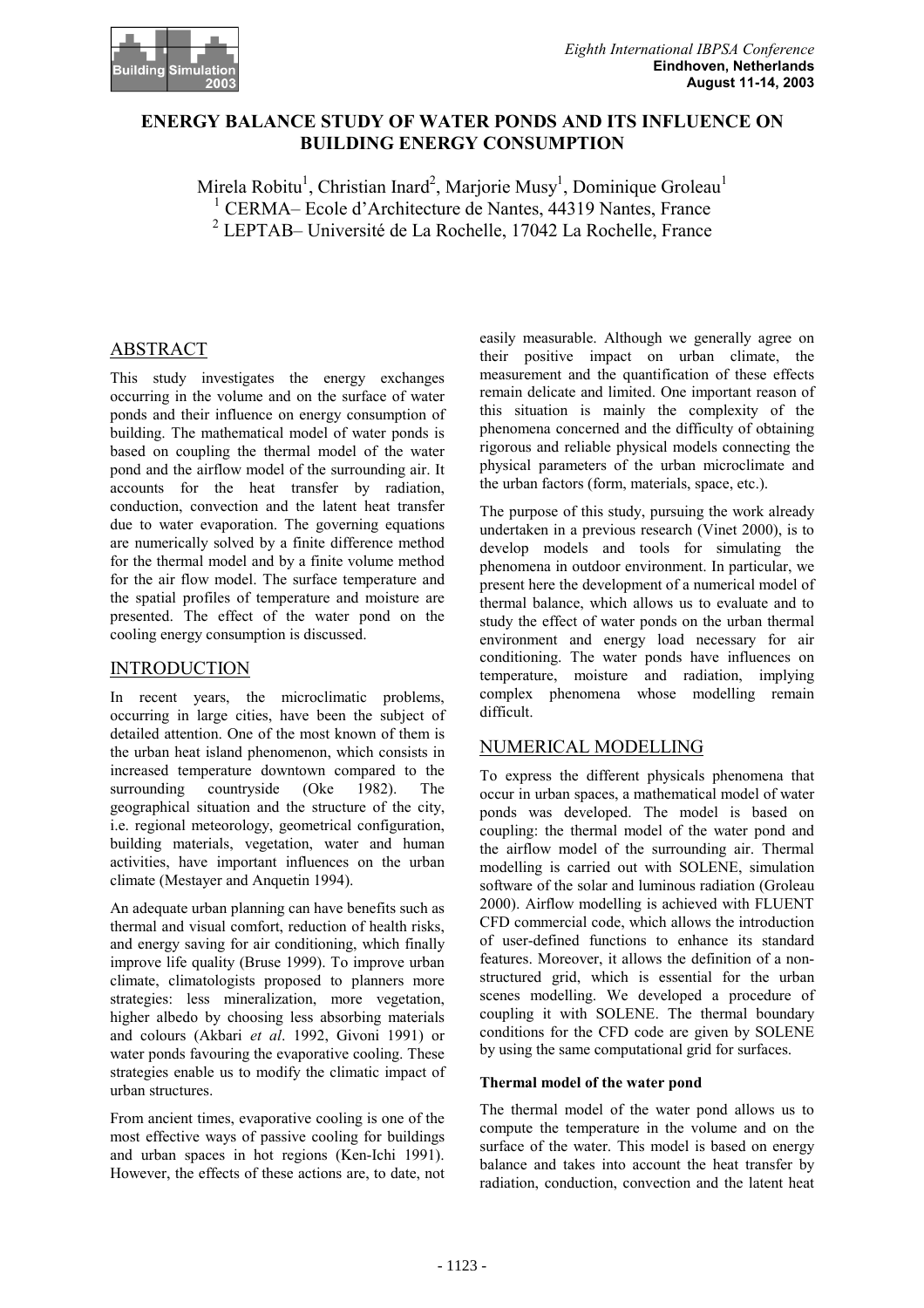transfer due to water evaporation. It completes the models of wall and ground already developed (Vinet 2000). The water pond model is broken down into a number of basic components, each of which is represented by surface and interior nodes. The thermal balance applied in each node allows us to establish a set of differential equations solved by finite-difference method. The pond is modelled by considering three layers: a first layer representing the water, a second one corresponding to the bottom of the pond (i.e. concrete) and a third one corresponding to the ground (Figure 1). This last layer has a minimal depth of one meter, which corresponds to the reference temperature of the ground. This value of one meter represents the depth to which the daily temperature variations are damped (Landsberg 1981).



*Figure 1: Thermal model of the water pond.* 

In the pond model, we use electrical analogy involving capacities and thermal resistances.  $1/10^{th}$ from the total capacity of the first layer,  $C_w$ , was affected to the first node and the major part of the layer inertia,  $9/10<sup>th</sup>$ , was concentrated to the second node (Figure 1), following the studies of sensitivity carried out using the Minerve model (Neveu 1984). For each layer of the model, we allocated the specific solar and thermal properties.

It is assumed that the conduction heat transfer is unidirectional and that each layer of the model is homogeneous; we consider as well that pond is permanently supplied with water. The heat transfer inside the solids and the fluids is carried out by conduction (Guyot 1996) which is modelled by thermal resistances.

On the water surface, the specific phenomena of evaporation are taken into account.

The temperatures of the surface and the various elements of the pond are obtained by applying the energy balance equation utilising, according to the node considered, radiation, convection, conduction and latent heat transfer.

### **Conduction**

Fourier law is used to express the conduction heat transfer in each layer of the model:

$$
\varphi_{cond} = \frac{\lambda_i}{\Delta x_i} \Big( T_i - T_{i-1} \Big). \tag{1}
$$

The layers of the model are divided into two parts  $(\Delta x)$  is the distance between two successive nodes in the model layers). A condition of constant temperature is imposed at the bottom of the third layer.

#### **Evaporation**

If unsaturated air flows over the water surfaces, some water evaporates into the air. The same air flow or the water volume supplies the heat necessary for evaporation, obtaining the so-called evaporative cooling. These continuous phenomena of evaporation of water, due to water pond and vegetation, produce many daily climatic variations in the atmosphere. The cooling of the air due to water evaporation is proportional to the evaporative flow mass and is evaluated from the relation:

$$
\varphi_{evap} = L_v \cdot E \tag{2}
$$

The latent heat of water vaporisation, *Lv*, is calculated by (Musy and Soutter, 1991):

$$
L_{\nu} = 2499 - 2.386 \cdot \theta \,. \tag{3}
$$

Water evaporation depends on wind, atmospheric stability, and air humidity. If only a specific humidity is known at the reference level, water evaporation can be estimated by a bulk formula assuming that the air near the water surface is saturated at the water temperature and the evaporative flux is (Brutsaert 1982):

$$
E = \rho_a C_e (q_s - q_a) \mathbf{u} = C_e (d_{vs} - d_{va}) \mathbf{u}.
$$
 (4)

The density of the moist air is (Brutsaert 1982):

$$
\rho_a = \frac{p}{R_d T_a} \left( 1 - \frac{0.378 p_v}{p} \right). \tag{5}
$$

Specific humidity, *q*, expressed in terms of atmospheric and partial pressure is equal to:

$$
q = \frac{\varepsilon \cdot p_{\nu}}{p - (1 - \varepsilon)p_{\nu}}.
$$
 (6)

If we take into account the large difference between the atmospheric pressure and the partial pressure of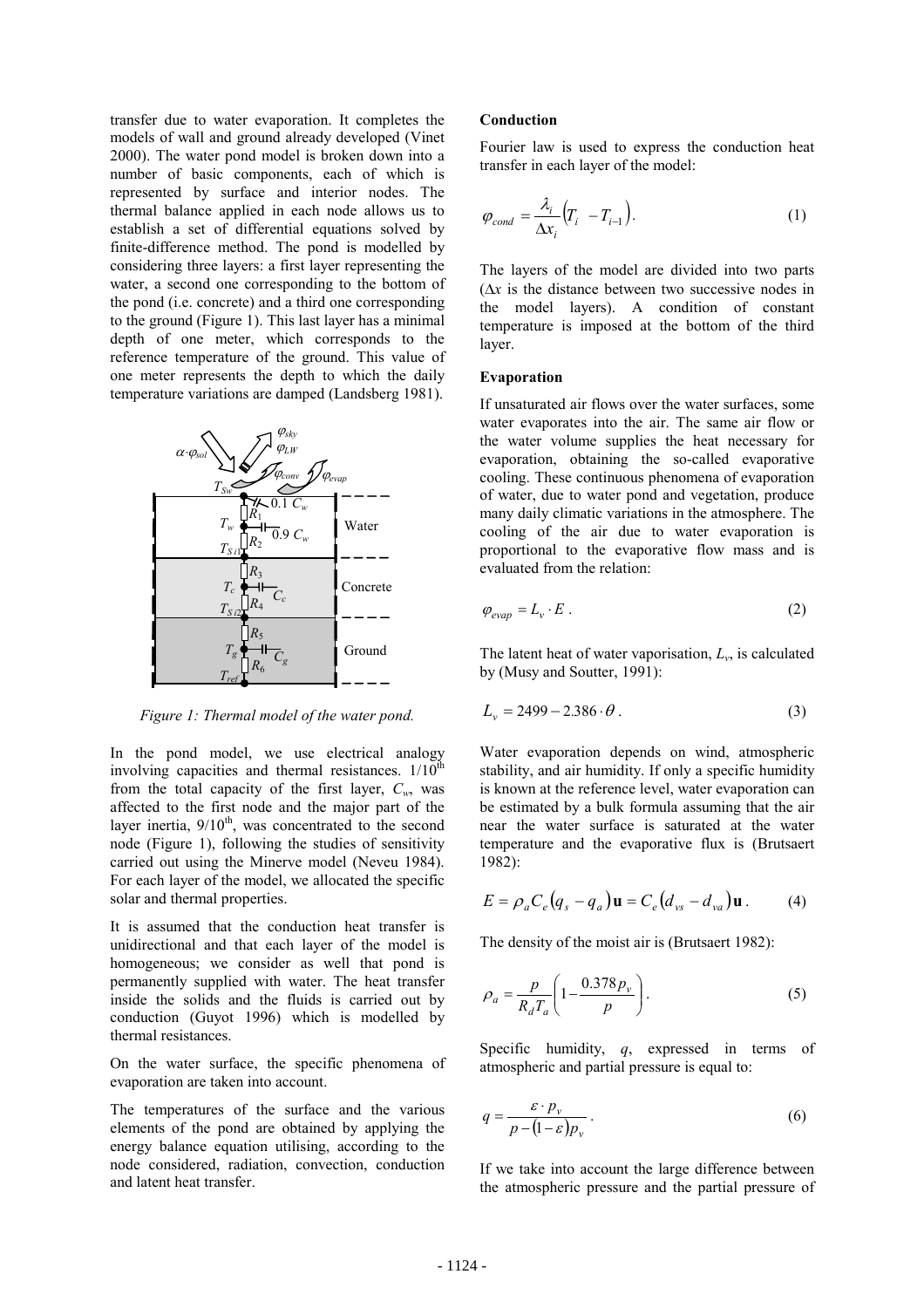the water vapour, we can use the following relation to determine the specific humidity:

$$
q = \varepsilon \frac{p_v}{p}; \ q_{sat} = \varepsilon \frac{p_{vsat}}{p}.
$$
 (7)

The saturating vapour pressure of water over a liquid surface, *pvsat* (mb), increases with temperature, *t*, and according to Bolton (Jacobson 1999) is defined as:

$$
p_{\text{vsat}}(t) = 6.112 \exp\left(\frac{17.67 \, t}{t + 243.5}\right). \tag{8}
$$

Water vapour pressure in the air, a function of relative humidity, *HR*, is equal to:

$$
p_{va}(t_a) = HR \cdot p_{vsat}(t_a). \tag{9}
$$

Finally, the evaporation flow mass, *E*, is:

$$
E = \rho_a C_e \frac{\varepsilon}{p} \left( p_{\text{vsat}} \left( t_{\text{Sw}} \right) - HR \cdot p_{\text{vsat}} \left( t_a \right) \right) \mathbf{u} \,. \tag{10}
$$

### **Radiation heat transfer**

The modelling of radiation heat transfer in the urban scene is divided in two terms: one of them corresponds to the solar band (short-wave radiation) and the other corresponds to the thermal infrared band (long-wave or terrestrial radiation). Global solar contribution is first computed for each element of the water surface as a sum of the direct, diffuse and reflected irradiances under clear sky conditions. After that, this contribution is used to initialise a progressive refinement algorithm (Miguet *et al*., 1996) which treats the multiple reflections between surfaces of the urban scene (wall of building, ground, water pond) in order to obtain the net solar radiation flux. This procedure makes it possible to determine the radiosity, in each node of the surface grid (Antoine 1997):

$$
J_i = J_{0i} + \rho_i \sum_{j=1}^{n} J_j \cdot F_{ij} , \qquad (11)
$$

where  $J_i$  is the radiosity of element *i* (W/m<sup>2</sup>),  $J_{0i}$  the density of energy emitted by element *i* (W/m<sup>2</sup>),  $\rho_i$  its reflectivity (fraction of incident energy reflected in the environment), *n* the number of elementary surfaces,  $dA_i$  of the environment, and  $F_{ij}$  the view factor between element *i* and the element *j* (fraction of energy leaving the element *i* and which reaches the element *j*):

$$
F_{ij} = \frac{1}{A_i} \int_{A_i} \int_{A_j} \frac{\cos \theta_i \cos \theta_j dA_i dA_j}{\pi l^2}.
$$
 (12)

Long-wave radiative exchanges,  $\varphi_{LW}$ , between water surface and all facets of the urban scene and the sky are computed by using the surfaces view factor distribution,  $F_{Sw,i}$ :

$$
\varphi_{LW} = \sum_{j=1}^{n} \varepsilon_{Sw} F_{Sw,j} \sigma \Big( T_{Sw}^{4} - T_{Sj}^{4} \Big). \tag{13}
$$

Long-wave radiative exchanges between water surface and the sky are computed using sky view factor,  $F_{Sw, \, skv}$ :

$$
\varphi_{sky} = F_{Sw, sky} \big( \sigma \varepsilon_{Sw} T_{Sw}^4 - L_a \big). \tag{14}
$$

The radiation of the sky, *La*, is calculated with the following formula, according to Monteith and Unsworth (1991):

$$
L_a = 5.5T_a + 213.
$$
 (15)

In the water pond model, we have not taken into account the possible reflections inside the water body.

#### **Energy balance of water pond**

In the preceding stages, we explained the terms involved in the energy balance. Now, we apply the equation of heat balance to each of the model nodes (Figure 1):

$$
C_w \frac{dT_{Sw}}{dt} = \alpha \varphi_{sol} - \varphi_{cond} - \varphi_{conv} - \varphi_{evap} - \varphi_{LW} - \varphi_{sky}.
$$
\n(16)

The energy balance applied to the surface node, gives:

$$
\frac{C_w}{10} \frac{dT_{Sw}}{dt} = \alpha \cdot \varphi_{sol} - \varphi_{LW} - \varphi_{sky}
$$

$$
-\varphi_{conv} - \varphi_{evap} - \frac{1}{R_1} (T_{Sw} - T_w)
$$
(17)

The energy balance applied to an interior node, for example to the water layer, gives:

$$
\frac{9C_w}{10}\frac{dT_w}{dt} = \frac{1}{R_1}\Big(T_{Sw} - T_w\Big) - \frac{1}{R_2}\Big(T_w - T_{sil}\Big). \tag{18}
$$

The energy balance applied to the surface node of the layers, for example to the concrete surface, gives: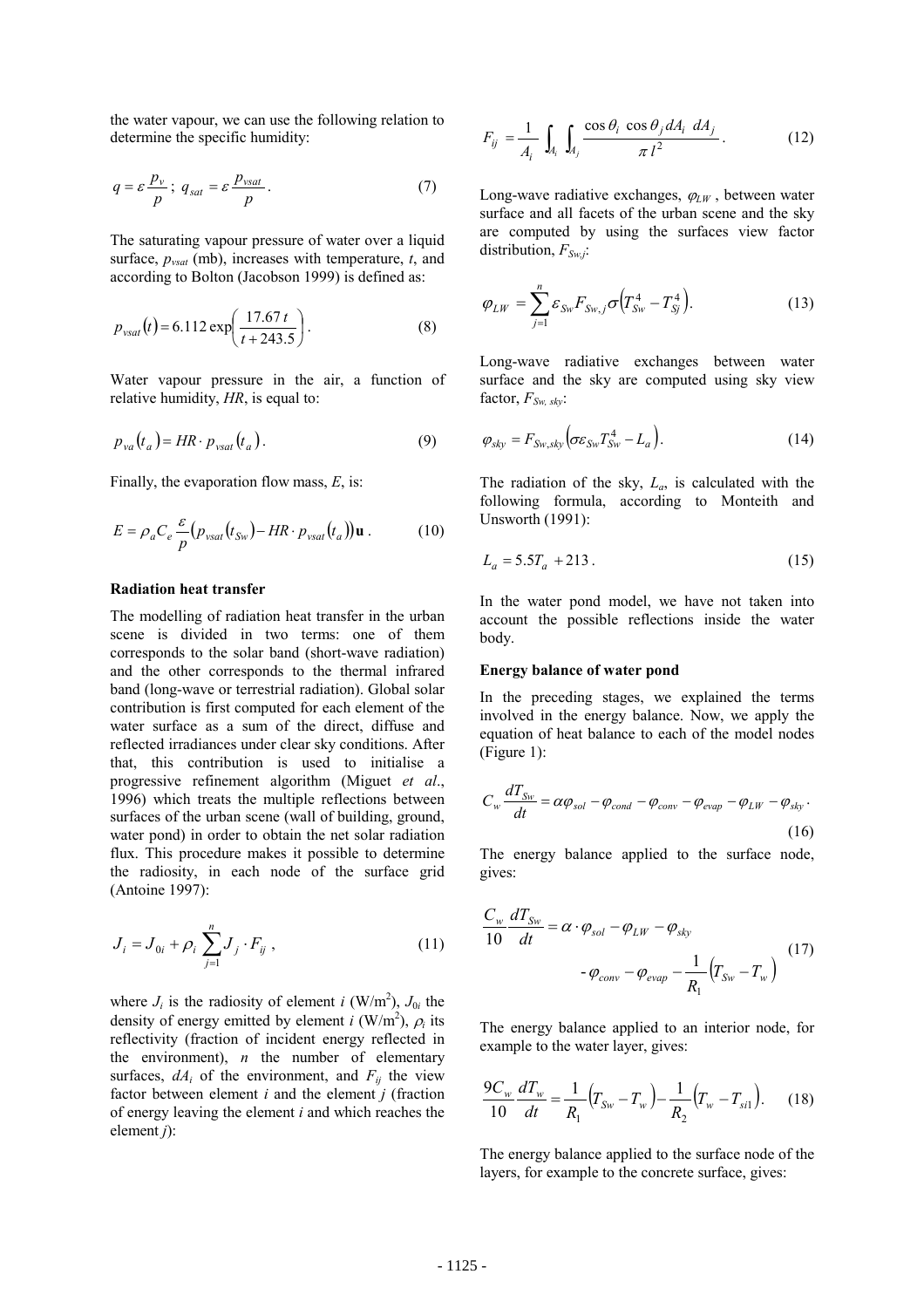$$
\frac{1}{R_2} \Big( T_w - T_{Si1} \Big) - \frac{1}{R_3} \Big( T_{Si1} - T_c \Big) = 0 \ . \tag{19}
$$

We adopted an implicit finite-difference approximation to solve the system of differential equations.

### **CFD model**

In the pond model, we take into account the air flow near the water surface by considering that the water vapour in the air has the specific humidity  $q_a$ , the pressure  $p_{va}$ , and that the initial temperature of the air *TMS*, given by Weather Service. As a result of the water evaporation, the air flowing over the water surface may be considered to be saturated at a temperature equal to water temperature. There is simultaneously a heat transfer due to the temperature variation between water and air, and a mass transfer due to the gradient of the specific humidity of water vapour in the air. Latent heat transfer necessary for evaporation accompanies this mass transfer.

Computational Fluid Dynamics (CFD), based on the solution of continuity, energy, Navier-Stokes equations, conservation of a chemical species,  $k-\varepsilon$ standard model of turbulence and under the Boussinesq hypothesis, can provide the air speed, temperatures and species fields. The boundary conditions are a logarithmic law profile for the incoming wind, derived from meteorological conditions and site location. The water surface temperature, computed with SOLENE software, is used as boundary condition for energy equation solved with FLUENT CFD code and wall law for the ground. Finally, air specific humidity for the surrounding air and for the water surface is used for species conservation.

The continuity equation is:

$$
\nabla \cdot (\rho \mathbf{u}) = 0. \tag{20}
$$

The momentum equation is:

$$
\frac{\partial \mathbf{u}}{\partial t} + (\mathbf{u} \cdot \nabla)\mathbf{u} = -\frac{1}{\rho} \nabla p + \nu \nabla^2 \mathbf{u} + \beta T \mathbf{g}.
$$
 (21)

The energy equation, expressed in terms of enthalpy:

$$
\frac{\partial h}{\partial t} + (\mathbf{u} \cdot \nabla) h = D_{\mathbf{t}} \nabla \cdot (\nabla h). \tag{22}
$$

The conservation of a chemical species is:

$$
\frac{\partial q}{\partial t} + (\mathbf{v} \cdot \nabla) q = D_{\mathbf{q}} \nabla \cdot (\nabla q). \tag{23}
$$

#### **Methodology for coupling the models**

Our numerical model is thus based on coupling the simulation of the solar and thermal radiation and the simulation of air flow. By synthesising what we described above, the computation algorithm is as follows (Figure 2). After the initial computation of the radiosity in the solar band, the surface temperatures are initialised. Afterwards, these are used to evaluate radiosity in the long-wave radiation band. The values of radiosity thus obtained are introduced into the energy balance equation, which allows us the recalculation of temperatures; these new temperatures return and modify the radiosities.



*Figure 2: Pond model algorithm; models coupling.* 

The iterative computation process depends on the stop criterion whose desired precision is fixed by the user. At the end of the iterations, the temperatures of surfaces, solar net flows, infrared flows and the latent heat flow are known for each element of the urban scene (Figure 2).

At each simulation time *t*, the surface temperatures, computed by using the energy balance with the SOLENE software, are introduced into the CFD simulation, carried out with FLUENT code, like boundary conditions (temperature imposed on the wall). The modelling of flow makes it possible to obtain convective flows near the walls. These are then reintroduced in the heat balance established with SOLENE (Figure 2). This iterative procedure continues until the fixed criterion of convergence is reached.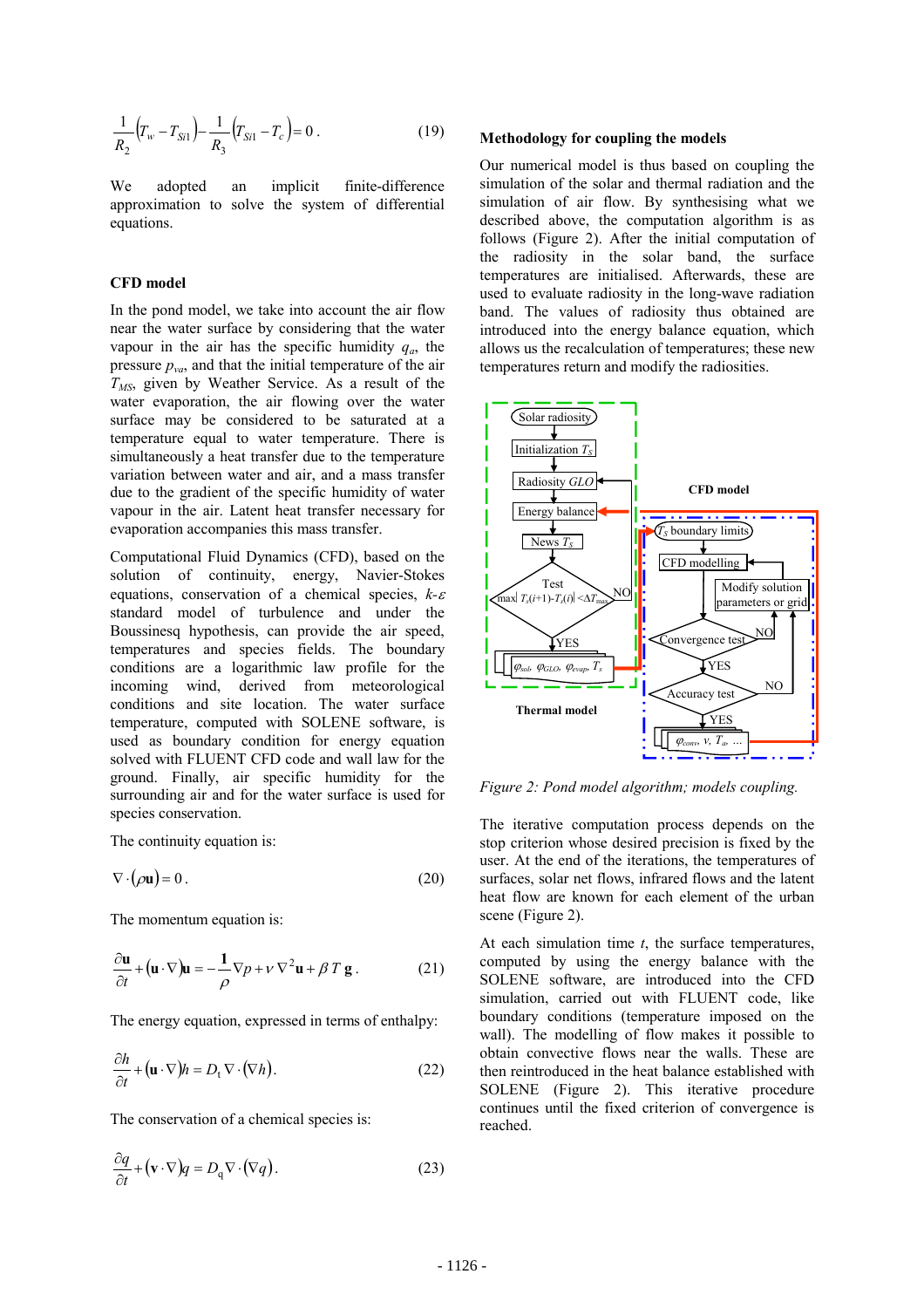### **Degree-Days, energy estimation**

The reduction of the outdoor air temperature due to the presence of the water ponds improves the outdoor air comfort and reduces the energy consumption for cooling. The estimation of the energy consumption reduction can be done by using the degree-day method.

Degree day values are valuable to analyse the impact of regional climate modification on energy need for heating and cooling of buildings. In this study, we analyse the amelioration of cooling energy load by using water pond surface. Cooling degree days are based on the day's average minus the balance point temperature that is 18.3°C (ASHRAE 1993). They relate the daily temperature to the energy demands for air conditioning.

If daily average values of outdoor temperature are used, the degree-days for cooling  $DD<sub>C</sub>(t<sub>b</sub>)$  are obtained as (ASHRAE 1993):

$$
DD_C(t_b) = 1 day \sum_{days} (t_0 - t_b).
$$
 (24)

Cooling energy consumption using degree-days is expressed as:

$$
Q_C = \frac{K_{tot}}{\eta} DD_C(t_b).
$$
 (25)

## APPLICATION OF WATER POND MODEL

The presence of the water pond improves the urban thermal environment in summer by cooling the air. Evaporation is always associated to the heat transfer necessary for this vaporization and coming either from the liquid, or from the air. The wind has an essential role on the process; it replaces the air saturated by drier air in the vicinity of water surface.

To illustrate our reasoning, we present comparative results obtained for a water surface and an asphalt surface. We determined the surface temperature of a water pond by applying the model of the water pond and that of the asphalt surface by applying the model of the ground. In this first approach, we considered that near the asphalt or water surface there is no building. Simulations were carried out for June 29 in conditions of clear sky for the town of Bucharest with weather data obtained with the Meteonorm software (Remund *et al*. 1999).

The considered surface has a length of 4m and a width of 4m. The thicknesses of constituent layers of the models are given in Table 1.

*Table 1 Layers thickness of the models* 

| <b>LAYERS</b> | <b>WATER POND</b><br><b>MODEL</b> | <b>GROUND</b><br><b>MODEL</b> |  |  |
|---------------|-----------------------------------|-------------------------------|--|--|
| Water         | 0.5m                              |                               |  |  |
| Concrete      | 0.2 <sub>m</sub>                  |                               |  |  |
| Asphalt       |                                   | 0.2m                          |  |  |
| Ground        | m                                 | l m                           |  |  |

The solar and thermal properties specific to materials of each layer, are given in Table 2.

*Table 2 Solar and thermal properties of materials* 

| <b>PROPRIETIES</b> | <b>WATER</b> | <b>CONCRET</b> | <b>ASPHALT</b> | <b>GROUND</b> |
|--------------------|--------------|----------------|----------------|---------------|
| $\alpha$           | 0.7          | 0.7            | 0.9            |               |
| a                  | 0.3          | 0.3            | 0.1            |               |
| $\mathcal{E}_{S}$  | 0.9          | 0.9            | 0.95           |               |
| $\lambda$ (W/mK)   | 0.58         | 0.9            | 0.75           | 0.25          |
| $\rho$ (kg/m3)     | 1000         | 2300           | 2110           | 1600          |
| $c_p$ (J/kgK)      | 4200         | 960            | 920            | 890           |

The temperatures of water and asphalt surfaces, computed with the thermal model implemented in SOLENE software are presented in Figure 3.



*Figure 3: Water, asphalt surfaces temperatures.* 

These simulation results show that there are large differences between surface temperature of water and asphalt. This difference is from  $4^{\circ}$ C at 6h to  $25^{\circ}$ C at 13h when the maximum value of surface temperature are recorded, i.e. 33.2°C for water surface and 58.3°C for asphalt surface. This difference is due to water evaporation, with a latent heat flow from 115  $Wm<sup>-2</sup>$  at 6h to 431  $Wm<sup>-2</sup>$  at 14h, as well as due to materials properties of the two surfaces, water and asphalts. The asphalte surface being quite dark, absorptivity equal to 0.9 (Table 2), it absorbs more solar radiation than the water surface, which absorptivity equals 0.7.

## **Initial and boundary condition for the CFD code**

Initial field values within the computation domain are chosen to hasten convergence. The initial wind speed is uniform  $U_0=5$  m s<sup>-1</sup>.

The boundary conditions for computation domain are illustrated in Figure 4.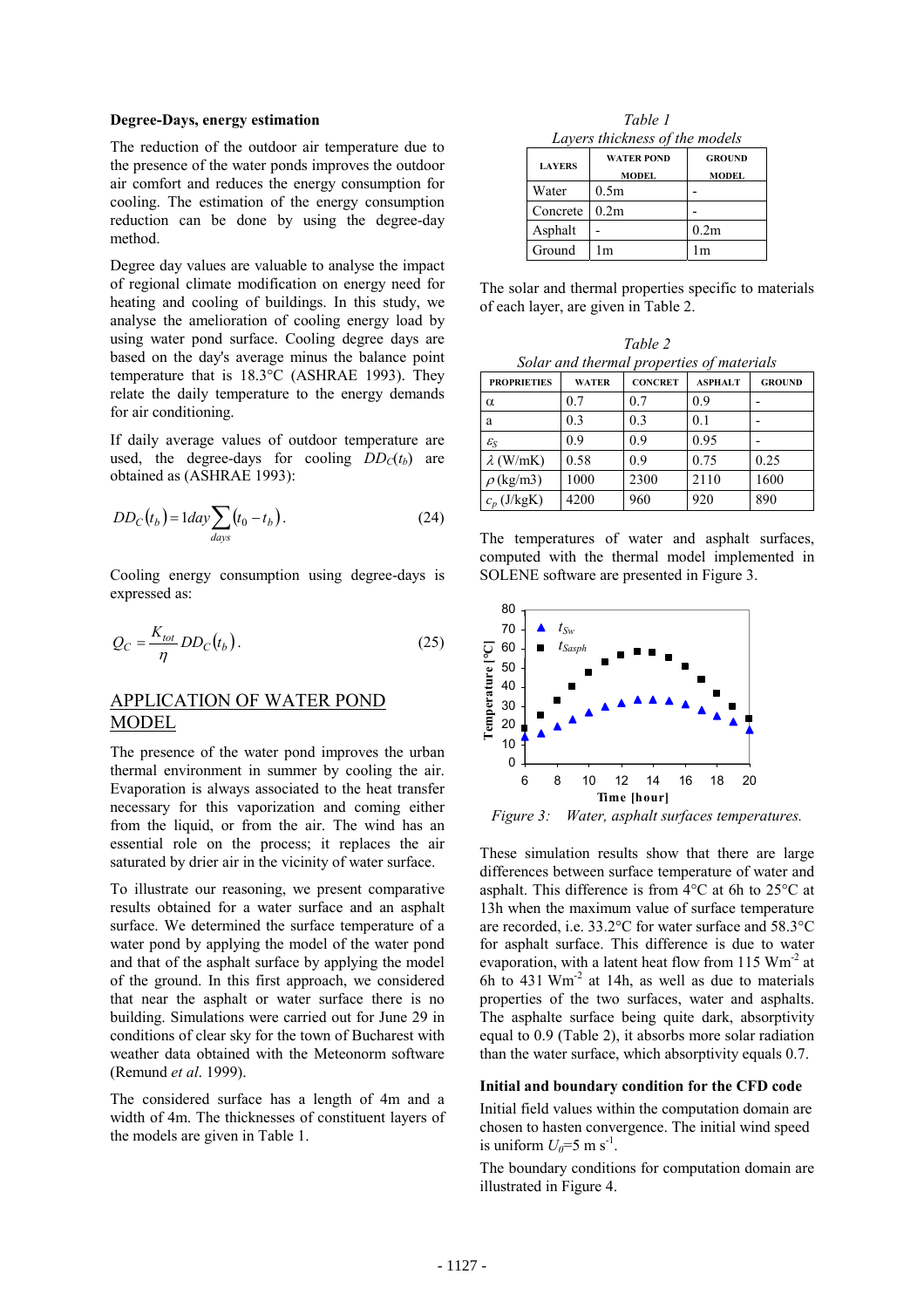

*Figure 4: Dimensions and boundary conditions of domain considered.* 

### **Inlet boundary conditions**

Inlet logarithmic wind profiles are chosen to simulate air flow over a surface with a roughness length assumed for ground surface of  $y_0=5$  cm. The value of the wind speed at 10 m height is obtained from Meteonorm (Remund *et al*. 1999).

$$
u_{in}(y) = \frac{u_{*}}{k} \ln\left(\frac{y}{y_{0}}\right)
$$

$$
v_{in}(y) = 0
$$

$$
T_{in} = 300 \text{ K}
$$

$$
q_{in}=0
$$

 $k_{in}(y) = 0.003u_0^2$ 

$$
\varepsilon_{in} = \frac{C_{\mu}^{3/4} k_{in}^{3/2}}{ky}
$$

### **Wall boundary condition**

For the wall 1 boundary conditions, corresponding to the ground surface, we assume that the walls are adiabatic.

The wall 2 boundary conditions correspond to the water or asphalt surfaces. Temperature values for these two surfaces are obtained with SOLENE software by applying thermal model described beforehand. In the presence of water evaporation, a boundary condition in the case of water surface is required for vapour mass transport. This boundary condition is given by:

$$
q=q_s(T_{\rm Sw}).
$$

The mass vapour transport equation 23 and energy equation 22 are coupled by means of boundary conditions.

Different profiles of temperature and water vapour fraction are presented at 13h in Figure 5 and Figure 6.



*Figure 5: Air temperature near the water and asphalt surface for different x value.* 

The air temperature near the water or asphalt surface is represented in Figure 5 for different horizontal distances  $x$ , equal to 50 m, 52 m and 54 m. As expected, the air which flows near the asphalt surface has a higher temperature that the air which flows near water surface (Figure 5). Convective flow takes place due to temperature difference between air and water or asphalt surface. The value calculated for convective heat flux is 226 W for water surface and 1238 W for asphalt surface.

Figure 6 shows the molar water vapour evolution near the water surface.



*water surface.*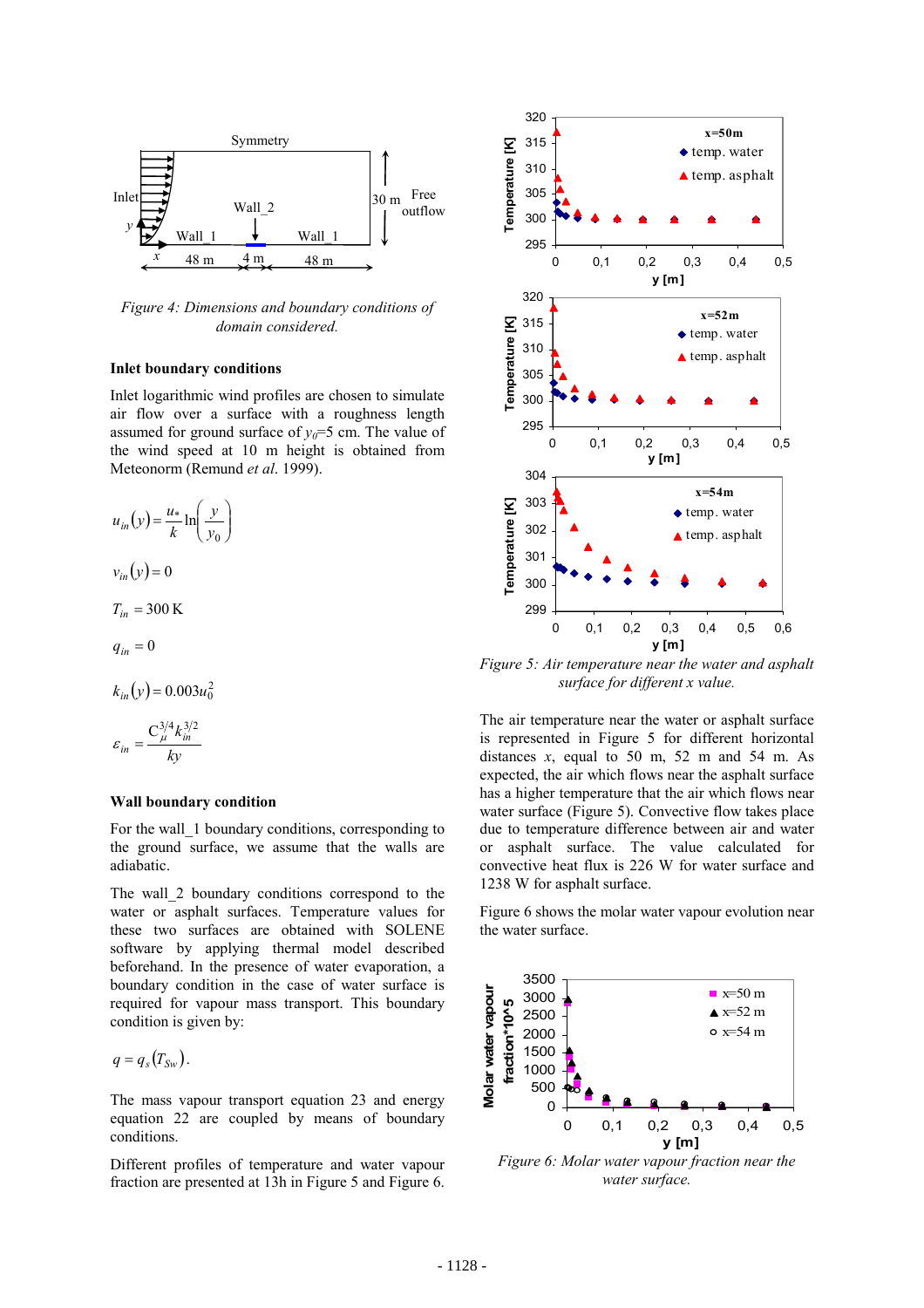The presence of the water pond reduces air temperature by water evaporation. The estimation of this energy reduction is difficult to quantify. It depends on the ratio between the water surface and the urban surface, the geometry and materials of buildings, and the dominant winds. The model developed in this paper may be used to quantify the reduction of the energy consumption due to water surfaces in a given situation, e.g. a town square with buildings around a water pond. In the following investigations, we will take into account other sources of vapour which are present in particular at the level of the ground and vegetation surfaces. The final objective is to evaluate the total impact of the various sources of moisture on comfort in town and on the energy consumption of the buildings.

# **CONCLUSIONS**

The physical phenomena, which take place in urban environment, can be modelled by the equations of radiation, conduction, convection to which we can associate an equation for evaporation. We presented a method of coupling these equations modelled in SOLENE and FLUENT software, which allows us to solve them. SOLENE calculates the surface temperatures of the elements of the model by taking into account the radiative, conductive and convective heat flow like those due to evaporation.

The surface temperatures, thus determined, are taken again for the calculation of convectif transfer in FLUENT software. FLUENT calculates the speed and pressure fields of the air and, in addition, it allows us to introduce species conservation equations. Convective flows are reintroduced in SOLENE in the energy balance equation and the iteration continues until obtaining a negligible variation of the temperature of surface between two steps of calculation. Then, the energy reduction can be estimated by using the degree hour method. Although this method is approximate, it has the advantage that the detailed energy calculations for buildings are not needed. This is particularly interesting for urban planning.

This procedure will be used in real cases in order to evaluate the robustness and the validity of the model. The finalised model will make it possible to measure the microclimatic impact of urban development plans as well as the level of comfort and the energy consummation of the buildings affected by these plans.

## REFERENCES

Akbari, H., Davis, S., Dorsano, S., Huang, J., Winnett, S. (eds.), 1992. Cooling Our Communities: A Guidebook on Tree Planting and Light-Colored Surfacing, U.S. Environmental Protection Agency, Office of

Policy Analysis, Climate Change Division. Lawrence Berkeley National Laboratory Report No. LBL-31587.

- Antoine, M. J.1997. Calcul des températures de parois pour les facettes du modèle géométrique d'un espace urbain ouvert. Contribution à l'établissement d'un modèle micro-climatique urbain, Nantes : CERMA, 34p.
- ASHRAE, 1993. Handbook of Fundamental, SI Edition, Atlanta : ASHRAE, 5.1-5.15.
- Bruse, M. 1999. Modelling and Strategies for improved urban climates, Invited Paper. Proc.of the Int. Conf. On Urban Climatology & International Congress of Biometeorology, Sydney.
- Brutsaert, W. 1982. Evaporation into the atmosphere, Dordrecht Holland : D. Reidel Publishing Company, 299p.
- Givoni, B. 1991. Impact of planted areas on urban environmental quality: a review, Atmospheric Environment, Elsevier, 3, pp. 289-299.
- Groleau, D. 2000. SOLENE, Un outil de simulation des éclairements solaires et lumineux dans les projets architecturaux et urbains, In : Colloque Artepa, Rouen, 8p.
- Guyot, G. 1996. Climatologie de l'environnement De la plante aux écosystèmes,. Paris : Masson, 505 p.
- Jacobson, M. Z. 1999. Fundamentals of Atmospheric Modeling, Cambridge University Press, New, 656p.
- Ken-Ichi, K. 1991. Evaporative cooling effects in hot and humid urban spaces, Kluwer Academic Publishers, 1991, proceedings "PLEA 91: Architecture and Urban Space, Ninth International PLEA Conference, Seville, Spain, pp 631-636.
- Landsberg, H. 1981. The urban climate, Academic Press, London, UK ISBN 0-12-435960-4.
- Mestayer, P. G. and Anquetin, S. 1994. Climatology of cities, In : Diffusion and Transport of Polluants in Atmosphéric Mesoscale Flow Fields. Atmospheric Sciences Library, Kluver Academic Publishers, pp. 165 – 189.
- Miguet, F., Groleau, D., and Marenne, C. 1996. A combined sunlight and skylight tool for microclimatic analysis in urban architectures, Proc. of the 4th European Conf. on Solar Energy in Architecture and Urban Planning, Berlin, H.S. Stephen & Associates UK, pp. 338-345.